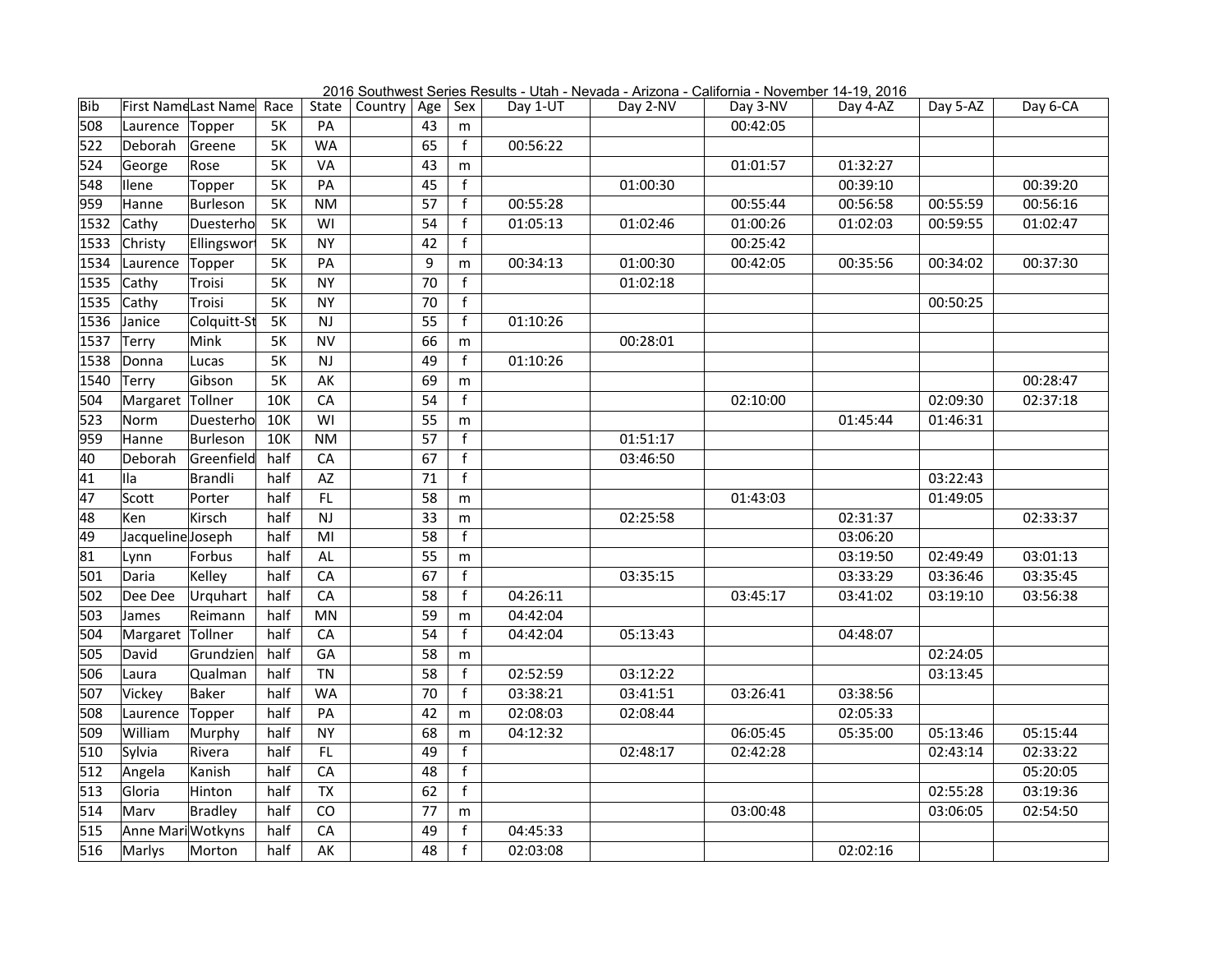|     |                  |             |      |           | ovuu IV |    |              | <u>count</u><br>$0.011 - 110.000$ |          | <u>NILONG Camonna Novembe</u> | $1 - 10.20$ |          |          |
|-----|------------------|-------------|------|-----------|---------|----|--------------|-----------------------------------|----------|-------------------------------|-------------|----------|----------|
| 517 | Robyn            | Zier        | half | <b>NV</b> |         | 38 | $\mathbf{f}$ |                                   | 02:29:43 | 02:14:17                      | 02:58:16    |          |          |
| 518 | Rhonda           | Luevano     | half | SC        |         | 48 | f            | 02:37:03                          | 02:48:04 | 02:48:02                      | 03:14:26    | 02:50:30 | 02:56:59 |
| 519 | Marie            | Schaff      | half | <b>WA</b> |         | 55 | $\mathbf{f}$ | 04:45:33                          |          |                               |             |          |          |
| 520 | Charles          | Harvey      | half | AK        |         | 71 | m            | 02:42:28                          | 02:20:20 | 02:17:10                      | 02:22:29    | 02:14:20 | 02:07:12 |
| 522 | Deborah          | Greene      | half | <b>WA</b> |         | 65 | f            |                                   | 03:41:51 | 03:26:45                      |             | 03:19:26 | 03:44:11 |
| 523 | Norm             | Duesterho   | half | WI        |         | 55 | m            | 02:39:11                          |          | 02:58:59                      |             |          | 02:56:23 |
| 524 | George           | Rose        | half | VA        |         | 42 | m            | 06:20:31                          |          | 04:13:17                      |             | 05:16:15 |          |
| 525 | Chad             | Perry       | half | <b>NV</b> |         | 41 | m            |                                   | 02:00:23 | 02:03:43                      | 04:12:02    |          |          |
| 526 | Harold           | Clark       | half | IL.       |         | 46 | m            | 02:04:59                          |          |                               |             |          |          |
| 527 | Melissa          | Wood        | half | CO        |         | 35 | f            |                                   |          | 02:56:11                      | 02:23:00    | 03:04:07 | 02:13:41 |
| 528 | Neil             | Juliano     | half | OH        |         | 44 | m            | 02:01:05                          |          |                               |             |          |          |
| 529 | Tony             | Harting     | half | IA        |         | 35 | m            | 01:57:18                          | 01:53:33 |                               |             | 01:52:26 | 01:57:37 |
| 531 | Jillian          | Rutledge    | half | IA        |         | 30 | f            | 02:49:57                          | 02:56:30 |                               |             | 02:48:12 | 02:46:18 |
| 532 | Elizabeth        | Readinger   | half | KS        |         | 54 | f            | 03:57:00                          | 04:02:36 | 04:16:04                      | 04:09:22    |          |          |
| 533 | Christy          | Ellingswort | half | <b>NY</b> |         | 42 | $\mathbf{f}$ | 02:00:05                          |          |                               |             |          |          |
| 534 | Sue              | Girard Jack | half | MI        |         | 57 | f            | 02:37:05                          | 02:48:02 | 02:48:20                      | 03:14:26    | 02:50:35 | 02:56:59 |
| 535 | Clint            | Burleson    | half | <b>NM</b> |         | 63 | m            | 05:08:08                          |          | 04:53:12                      |             | 05:08:03 |          |
| 537 | Michel           | Starkey     | half | IN        |         | 42 | f            | 03:02:46                          |          |                               |             |          |          |
| 538 | Victoria         | Carroll     | half | <b>NC</b> |         | 36 | f            |                                   | 03:38:15 | 03:53:38                      | 03:42:17    | 03:49:40 |          |
| 539 | Kellie           | Follett     | half | OR        |         | 47 | f            |                                   | 02:59:32 |                               |             |          |          |
| 542 | Wanda            | Shoemake    | half | <b>MS</b> |         | 53 | f            |                                   |          | 02:27:08                      | 02:50:29    |          | 02:28:05 |
| 543 | Phebe            | Satterfield | half | SC        |         | 46 | f            | 02:18:32                          | 02:35:16 |                               |             | 02:26:47 |          |
| 545 | Brittaney        | Kalmbach    | half | <b>ND</b> |         | 26 | f            | 02:33:31                          |          |                               |             |          |          |
| 546 | Cathy            | Troisi      | half | <b>NY</b> |         | 70 | f            |                                   |          | 04:14:23                      | 04:48:05    |          | 04:22:33 |
| 547 | Dennis           | Normoyle    | half | AZ        |         | 72 | m            |                                   | 02:56:56 |                               |             |          |          |
| 548 | <b>Ilene</b>     | Topper      | half | PA        |         | 45 | $\mathbf{f}$ | 03:17:18                          |          | 02:55:49                      |             | 03:26:47 |          |
| 549 | Tana             | Trotter     | half | <b>ND</b> |         | 27 | f            | 02:38:40                          |          |                               |             |          |          |
| 550 | Mandi            | Forrester   | half | ID        |         | 38 | f            |                                   |          |                               |             |          |          |
| 551 | Terri            | Ray         | half | <b>MD</b> |         | 50 | f            | 03:47:32                          |          |                               | 03:38:46    |          |          |
| 552 | Sukeithia        | Harrell     | half | GA        |         | 40 | f            |                                   |          |                               | 02:27:00    |          |          |
| 553 | Erin             | Watts       | half | IN        |         | 41 | f            | 03:02:46                          |          |                               |             |          |          |
| 554 | Denise           | Hall        | half | NJ        |         | 57 | f            | 03:40:27                          |          |                               |             |          |          |
| 555 | Chavet           | Breslin     | half | CO        |         | 34 | f            |                                   |          | 02:17:10                      |             | 03:04:07 |          |
| 556 | Cassady          | Sapp        | half | AZ        |         | 39 | f            |                                   |          |                               |             |          | 03:20:04 |
| 557 | Catherine Newman |             | half | AZ        |         | 44 | f            |                                   |          |                               |             | 02:06:28 |          |
| 558 | Sarena           | Rickerl     | half | AZ        |         | 29 | f            |                                   |          |                               |             | 02:32:52 |          |
| 560 | Wendy            | Foster      | half | AZ        |         | 43 | f            |                                   |          |                               |             |          | 04:27:05 |
| 562 | Kaitlin          | Christie    | half | AZ        |         | 26 | f            |                                   |          |                               |             |          |          |
| 564 | Greg             | Homan       | half | OH        |         | 42 | m            | 01:48:37                          | 01:47:53 |                               | 01:48:15    |          | 01:50:54 |

2016 Southwest Series Results - Utah - Nevada - Arizona - California - November 14-19, 2016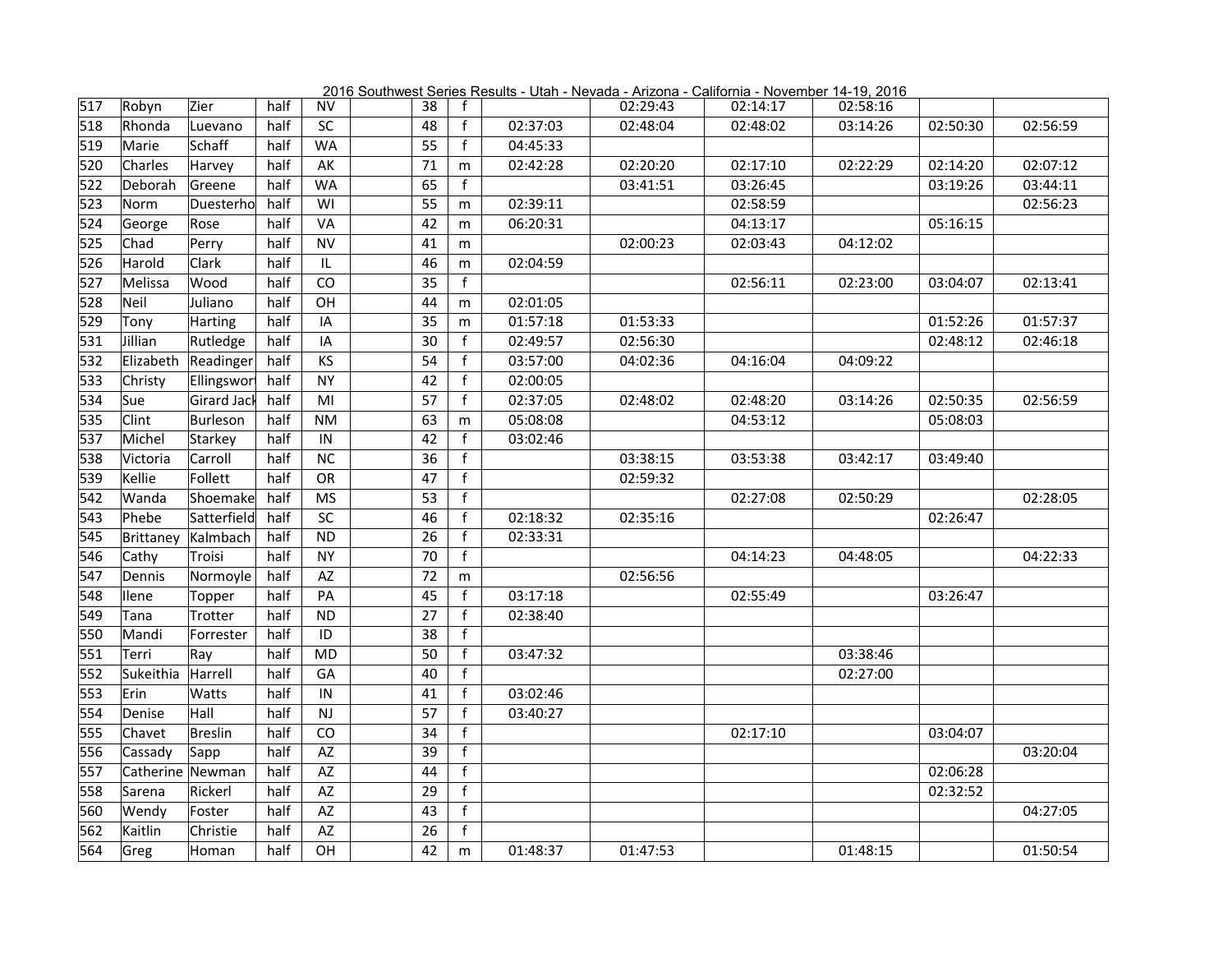| 2016 Southwest Series Results - Utah - Nevada - Arizona - California - November 14-19, 2016 |  |  |  |  |  |  |  |  |  |
|---------------------------------------------------------------------------------------------|--|--|--|--|--|--|--|--|--|
|                                                                                             |  |  |  |  |  |  |  |  |  |

| 565                     | Colby           | Homan     | half | OH                                |            | 16              | $\mathsf{f}$ | 01:40:35 | 01:46:35 |          | 01:50:33 |          | 01:51:48 |
|-------------------------|-----------------|-----------|------|-----------------------------------|------------|-----------------|--------------|----------|----------|----------|----------|----------|----------|
| 566                     | Shelby          | Homan     | half | OH                                |            | 12              | f            | 02:37:06 | 02:10:08 |          | 01:59:15 |          | 01:53:26 |
| 567                     | Hasana          | O'Neal    | half | NJ                                |            | 44              | f            | 03:42:24 |          |          |          |          |          |
| 567                     | Hasana          | O'Neal    | half | <b>NJ</b>                         |            | 44              | $\mathbf{f}$ |          |          |          | 03:15:20 |          |          |
| 568                     | Tim             | Ganey     | half | <b>NV</b>                         |            | 65              | m            |          |          |          | 03:39:24 | 03:35:20 |          |
| 569                     | Carolyn         | Zakrzewsk | half | <b>WA</b>                         |            | 49              | f            | 02:08:03 | 02:19:57 |          |          |          |          |
| 570                     | Kimberly        | Danchus   | half | <b>MO</b>                         |            | 41              | f            |          |          | 03:56:59 | 04:09:26 |          |          |
| 571                     | Terry           | Olson     | half | AR                                |            | 70              | m            |          |          | 03:24:50 | 03:33:15 |          | 03:29:20 |
| 572                     | Dirk            | Reinhardt | half | <b>NV</b>                         |            | 41              | m            | 03:28:16 |          | 03:53:38 |          | 03:49:40 | 05:20:05 |
| 573                     | Caleb           | Smith     | half | UT                                |            | 23              | m            | 02:04:35 |          |          |          |          |          |
| 574                     | Mike            | Flores    | half | <b>TX</b>                         |            | 60              | m            | 01:52:21 |          |          |          |          |          |
| 575                     | Warwick         | Ford      | half | $\overline{co}$                   |            | 68              | m            |          |          |          | 02:35:54 |          |          |
| $\overline{0}$          | Clint           | Burleson  | mar  | <b>NM</b>                         |            | 63              | m            |          | 09:40:33 |          | 09:43:49 |          | 09:40:11 |
| $\overline{1}$          | Larry           | Macon     | mar  | TX                                |            | 71              | m            | 07:23:24 | 07:23:26 | 07:45:06 | 07:31:51 | 07:13:45 | 07:37:04 |
| $\overline{2}$          | Henry           | Rueden    | mar  | WI                                |            | 66              | m            | 07:50:45 | 07:41:40 | 07:26:46 | 07:53:42 | 07:22:35 | 08:00:00 |
| $\overline{\mathsf{3}}$ | Parvaneh        | Moayedi   | mar  | <b>TX</b>                         |            | 52              | $\mathsf f$  | 06:46:33 | 06:46:50 | 07:00:08 | 07:29:43 | 07:01:21 | 07:02:30 |
| $\overline{4}$          | Frank           | Bartocci  | mar  | MN                                |            | 68              | m            | 07:23:24 | 07:40:27 | 07:33:24 | 07:47:54 | 07:01:21 |          |
| $\overline{5}$          | Eugene          | DeFronzo  | mar  | CT                                |            | 80              | m            | 09:20:19 |          |          |          |          |          |
| $\overline{6}$          | Vincent         | lMa       | mar  | CA                                |            | 46              | m            | 05:51:17 | 04:24:00 | 04:54:13 | 04:52:22 | 03:59:58 |          |
| 7                       | Sharon          | Kerson    | mar  | CA                                |            | 75              | f            |          |          |          | 09:11:37 |          | 08:56:04 |
| $\overline{8}$          | Bill            | Rex       | mar  | $\ensuremath{\mathsf{IL}}\xspace$ |            | 76              | m            |          |          |          |          | 06:41:48 | 06:56:15 |
| $\overline{9}$          | Cathy           | Troisi    | mar  | <b>NY</b>                         |            | 70              | f            | 09:33:31 |          |          |          |          |          |
| 10                      | Pamela          | Penfield  | mar  | CO                                |            | 69              | f            | 07:30:00 | 07:43:59 | 07:35:45 | 07:47:54 | 07:23:05 | 07:41:29 |
| 11                      | Rene HijorOlsen |           | mar  |                                   | <b>DK</b>  | 41              | m            | 05:52:58 |          |          |          |          |          |
| 12                      | Liz             | Gmerek    | mar  | FL                                |            | $\overline{55}$ | $\mathbf{f}$ | 06:43:34 | 06:57:24 | 06:18:44 | 06:57:43 | 07:01:46 |          |
| 13                      | Kevin           | Hanna     | mar  | FL.                               |            | 39              | m            | 03:56:57 | 03:32:28 | 03:26:43 | 03:30:14 | 03:35:37 | 03:22:30 |
| 14                      | Dan             | Marinsik  | mar  | $\overline{CA}$                   |            | $\overline{57}$ | m            |          |          |          |          |          | 05:29:30 |
| 15                      | Jeff            | Burleson  | mar  | MN                                |            | 67              | m            | 07:24:29 | 07:30:16 | 07:07:19 | 07:15:12 | 07:09:45 | 07:30:19 |
| 16                      | Clyde           | Shank     | mar  | <b>TX</b>                         |            | 69              | m            | 06:29:00 | 06:09:41 | 05:58:00 | 06:19:19 | 06:16:58 |          |
| 17                      | Jane            | Trumper   | mar  | <b>NSW</b>                        | <b>AUS</b> | 55              | f            | 04:59:09 | 04:35:59 | 04:37:00 | 04:32:36 | 04:32:55 | 04:41:42 |
| 18                      | Kathleen        | McElhanno | mar  | SC                                |            | 42              | f            | 06:43:35 | 06:57:24 | 05:53:27 | 06:23:35 | 06:45:40 | 05:54:56 |
| 19                      | Jane            | Burleson  | mar  | MN                                |            | 57              | f            | 07:24:29 | 07:30:16 | 07:07:19 | 07:15:12 | 07:09:45 | 07:30:19 |
| 20                      | Blaine          | Phillips  | mar  | UT                                |            | 57              | m            | 06:14:10 | 06:33:49 |          |          | 06:16:58 | 05:57:20 |
| 21                      | Theresa         | Riley     | mar  | MN                                |            | 71              | $\mathbf{f}$ |          |          |          | 07:20:34 |          | 06:50:08 |
| 23                      | Gregory         | James     | mar  | SC                                |            | 59              | m            | 06:05:04 | 04:36:41 | 05:53:26 | 06:10:51 | 05:37:11 | 05:28:19 |
| 24                      | Larry           | Wasson    | mar  | IN                                |            | 61              | m            | 07:31:42 |          |          |          |          |          |
| 25                      | Karen           | Vollan    | mar  | <b>NV</b>                         |            | 47              | f            | 07:12:27 | 07:24:49 | 07:45:56 | 07:40:14 | 07:16:23 | 07:46:53 |
| 26                      | Anne            | Rentz     | mar  | GA                                |            | 64              | f            | 08:42:12 |          |          |          |          |          |
| 27                      | Mark            | Landry    | mar  | KS                                |            | 66              | m            |          |          | 07:33:24 |          |          |          |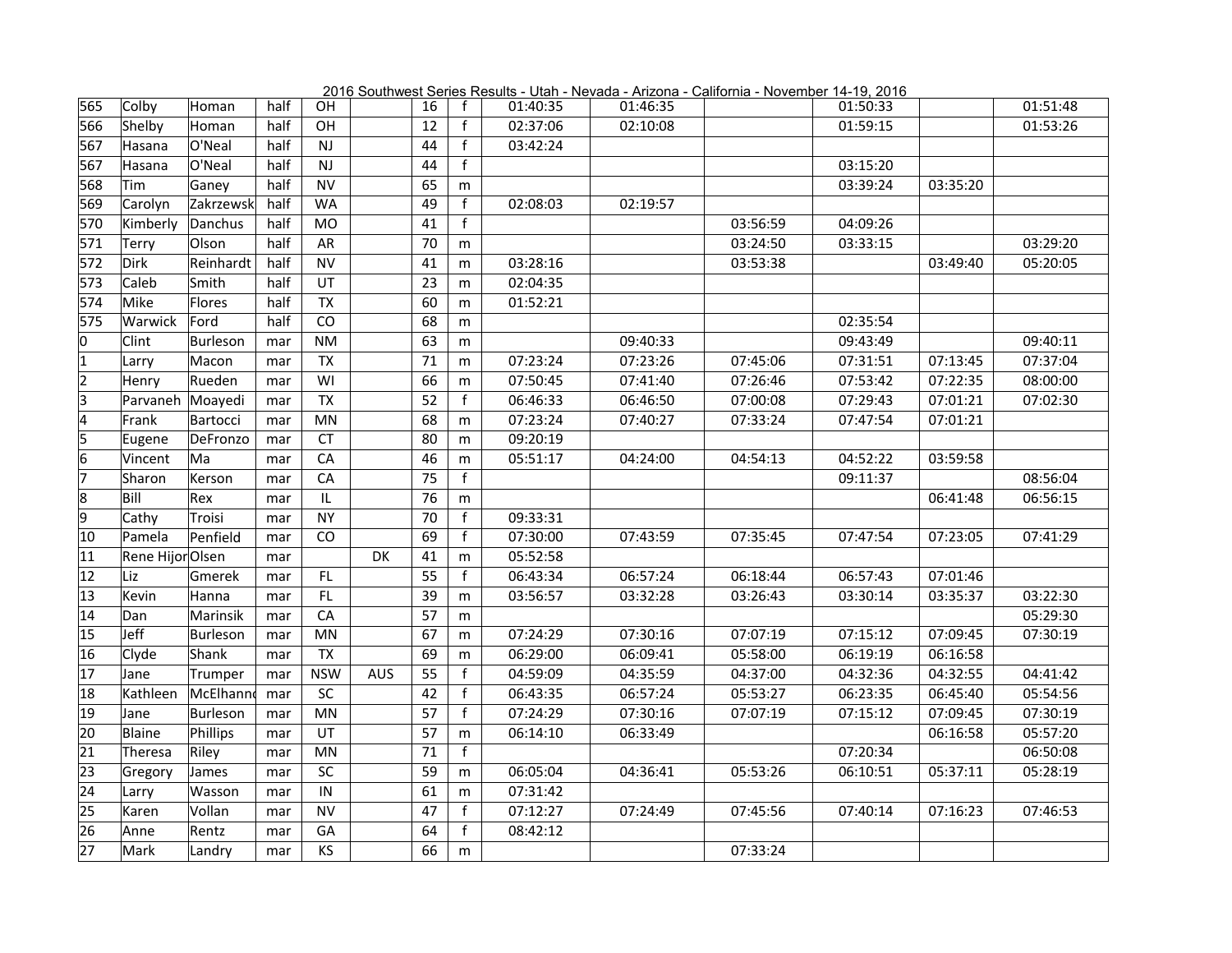2016 Southwest Series Results - Utah - Nevada - Arizona - California - November 14-19, 2016

| 28 | Rand              | Nielson     | mar | UT              |     | 64 | m              | 06:05:04   | 06:28:53   |          | 06:03:31  |          | 05:28:23 |
|----|-------------------|-------------|-----|-----------------|-----|----|----------------|------------|------------|----------|-----------|----------|----------|
| 30 | <b>Tim</b>        | Mahler      | mar | IL              |     | 55 | m              | 03:32:28   | 03:45:05   | 04:12:50 | 03:52:53  | 04:17:08 | 03:50:16 |
| 31 | James             | Gilbert     | mar | Ontario         | CAN | 53 | m              | 08:23:16   | 08:12:00   |          |           |          |          |
| 32 | Jenine            | Wilson      | mar | CA              |     | 54 | $\mathsf{f}$   | 07:30:00   | 07:40:27   |          | 07:47:54  |          |          |
| 33 | Imelda EdrMontoya |             | mar | $\overline{TX}$ |     | 48 | $\mathbf{f}$   |            | 08:23:17   |          |           |          |          |
| 34 | William           | Murphy      | mar | <b>NY</b>       |     | 68 | m              |            | 10:43:53   |          |           |          |          |
| 36 | Rena              | Bell        | mar | CA              |     | 44 | $\mathsf{f}$   |            |            |          | 06:46:25  |          |          |
| 37 | Marcia            | Garvin      | mar | FL.             |     | 37 | $\mathsf{f}$   | 06:29:00   | 06:09:41   |          | 06:53:04  |          |          |
| 38 | Nickolas          | Vlahopoul   | mar | MI              |     | 53 | m              |            |            | 06:31:01 |           | 06:04:38 |          |
| 39 | Edward            | del Favero  | mar | FL              |     | 5  | m              | 06:05:45   |            |          |           |          |          |
| 40 | Deborah           | Greenfield  | mar | CA              |     | 67 | f              | 06:27:20   |            |          | 06:44:50  |          |          |
| 41 | IIa               | Brandli     | mar | <b>AZ</b>       |     | 71 | $\mathsf{f}$   | 07:49:15   | 07:18:02   | 07:10:29 | 07:39:57  |          |          |
| 42 | Sylvia            | Rivera      | mar | FL              |     | 49 | $\mathbf{f}$   | 06:19:15   |            |          | 05:13:34  |          |          |
| 43 | Adam              | Lazarus     | mar | <b>MD</b>       |     | 26 | m              |            | 02:57:32   |          |           |          |          |
| 44 | Kathy             | DeaKyne     | mar | IN              |     | 63 | f              |            |            | 06:30:15 | 06:56:59  |          |          |
| 45 | Lance             | Null        | mar | CA              |     | 48 | m              | 06:56:36   | 06:56:02   |          |           |          |          |
| 46 | Allison           | Leer        | mar | IN              |     | 54 | $\mathsf{f}$   | 07:02:10   |            | 06:56:17 | 07:26:32  |          | 07:12:50 |
| 47 | Scott             | Porter      | mar | FL              |     | 58 | m              | $2:57:22*$ | $3:21:07*$ |          | 03:41:48* |          | 2:38:09* |
| 48 | Ken               | Kirsch      | mar | NJ              |     | 33 | m              |            |            |          |           |          |          |
| 49 | Jacqueline Joseph |             | mar | MI              |     | 58 | f              |            |            | 05:20:58 |           |          |          |
| 50 | Dee Dee           | Urquhart    | mar | ${\sf CA}$      |     | 58 | f              |            | 07:52:54   |          |           |          |          |
| 51 | Jennifer          | Willis      | mar | FL.             |     | 48 | f              | 05:30:26   |            | 05:38:13 | 05:53:30  |          |          |
| 52 | Philip            | Arms        | mar | <b>WA</b>       |     | 65 | m              | 07:23:24   |            | 07:37:23 |           | 07:21:07 |          |
| 55 | Lark              | lvester     | mar | GA              |     | 55 | $\mathsf{f}$   | 06:36:34   | 06:37:00   |          |           |          |          |
| 56 | Margaret Tollner  |             | mar | CA              |     | 54 | f              |            |            |          |           |          |          |
| 57 | Karen             | Wallace     | mar | MI              |     | 61 | f              |            | 08:27:40   |          |           |          |          |
| 58 | Maria             | Sauter      | mar | FL              |     | 57 | f              |            |            | 05:38:13 | 05:46:42  |          | 05:19:10 |
| 59 | Signis            | Vavere      | mar |                 | LAT | 38 | m              | 06:41:21   | 05:36:09   | 05:15:24 | 05:23:11  | 04:45:21 | 05:17:48 |
| 61 | Dan               | Hutchins    | mar | UT              |     | 39 | m              |            |            | 05:37:16 |           |          |          |
| 63 | Ronald            | Adkins      | mar | CA              |     | 33 | m              |            |            |          |           |          |          |
| 64 | Dallas            | Paetzold    | mar | <b>TX</b>       |     | 50 | $\mathbf{f}$   | 04:59:09   | 04:40:00   |          |           |          |          |
| 66 | Melissa           | Wood        | mar | CO              |     | 35 | $\mathbf{f}$   | 05:56:53   | 06:20:56   |          |           |          |          |
| 67 | Thomas            | Sullivan Jr | mar | CA              |     | 24 | m              |            |            |          |           | 04:39:45 |          |
| 68 | Diana             | DeHart      | mar | CA              |     | 51 | $\overline{f}$ |            |            |          |           |          |          |
| 69 | Lajuana           | Williams    | mar | GA              |     | 40 | $\mathsf{f}$   |            |            | 07:45:06 |           |          |          |
| 70 | Nikki             | Sims        | mar | UT              |     | 32 | f              | 04:07:51   |            |          |           |          |          |
| 71 | Ashley            | Jensen      | mar | UT              |     | 22 | f              |            |            |          |           |          | 04:43:57 |
| 72 | Michael           | Manning     | mar | UT              |     | 40 | m              |            |            | 04:52:15 |           |          |          |
| 73 | Chase             | Miller      | mar | UT              |     | 23 | m              |            | 05:04:14   |          |           |          |          |